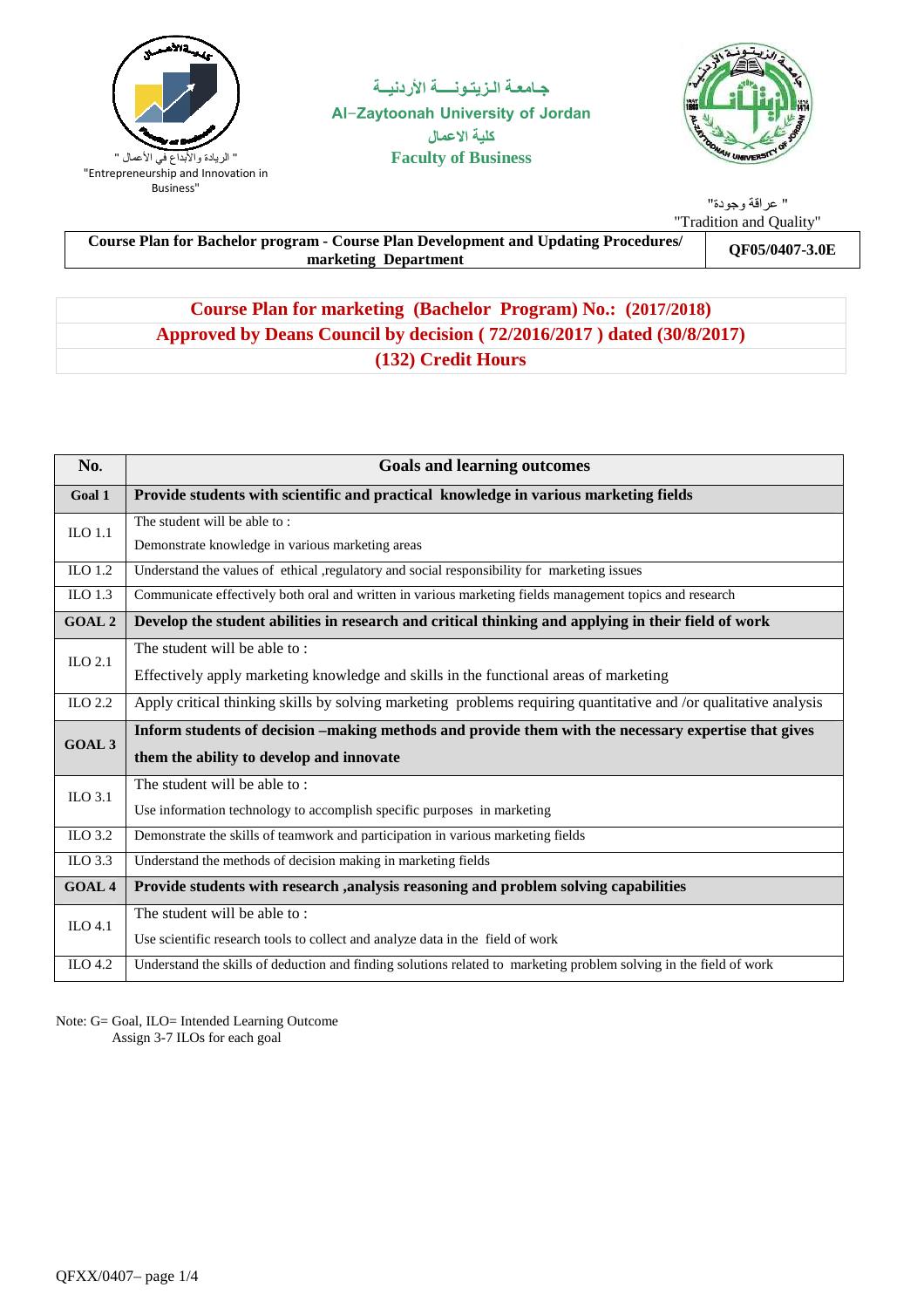

# جـامعــة الـزيتــونـــــة الأردنيــة **Al-Zaytoonah University of Jordan ال Faculty of Business**



|                                                                                                                    | " عر اقة و حو دة"       |
|--------------------------------------------------------------------------------------------------------------------|-------------------------|
|                                                                                                                    | "Tradition and Ouality" |
| <b>Course Plan for Bachelor program - Course Plan Development and Updating Procedures/</b><br>marketing Department | <b>QF05/0407-3.0E</b>   |

| Student's information<br>Registered  | passed                             | Course<br>number | Course title                                                   | Credit<br>Hours | Theory<br>Hours | Practical<br>Hours | Prerequisit<br>e<br>$Co-$<br>requisite | Advertisement<br>Plan<br>Semester/year |  |
|--------------------------------------|------------------------------------|------------------|----------------------------------------------------------------|-----------------|-----------------|--------------------|----------------------------------------|----------------------------------------|--|
|                                      |                                    |                  | <b>First: University Requirements (27) Credit Hours</b>        |                 |                 |                    |                                        |                                        |  |
| a.                                   |                                    |                  | Mandatory requirement (15 credit hour)                         |                 |                 |                    |                                        |                                        |  |
|                                      |                                    | 0420101          | <b>Military Sciences</b>                                       | 3               | 3               | $\Omega$           |                                        | 1/2                                    |  |
|                                      |                                    | 0420111          | Arabic Language (1)                                            | 3               | 3               | $\Omega$           | Remedial Arabic<br>Language            | 1/1                                    |  |
|                                      |                                    | 0420121          | English Language (1)                                           | 3               | 3               | $\Omega$           | Remedial English<br>Language           | 1/2                                    |  |
|                                      |                                    | 0420151          | National Education                                             | 3               | $\overline{3}$  | $\mathbf{0}$       |                                        | 1/1                                    |  |
|                                      |                                    | 0420171          | Life Skills                                                    | 3               | 3               | $\mathbf{0}$       |                                        | 1/1                                    |  |
| $\mathbf{b}$ .                       |                                    |                  | Electives (12 credit hours, minimum 3 credits from each field) |                 |                 |                    |                                        |                                        |  |
| <b>Field I. Humanitarian courses</b> |                                    |                  |                                                                |                 |                 |                    |                                        |                                        |  |
|                                      |                                    | 0420103          | History of Jerusalem                                           | 3               | 3               | $\mathbf{0}$       |                                        | 1/2                                    |  |
|                                      |                                    | 0420112          | Islamic Culture                                                | 3               | 3               | $\Omega$           |                                        | 2/2                                    |  |
|                                      |                                    | 0420131          | Principles of Education                                        | 3               | 3               | $\overline{0}$     |                                        | 1/2                                    |  |
|                                      |                                    | 0420134          | Sport and Health                                               | 3               | $\overline{c}$  | $\overline{2}$     |                                        | 2/2                                    |  |
|                                      |                                    | 0420142          | Human Civilization                                             | 3               | 3               | $\Omega$           |                                        | 1/2                                    |  |
|                                      |                                    | 0420152          | Introduction to Sociology                                      | 3               | 3               |                    |                                        | 2/2                                    |  |
|                                      |                                    | 0501100          | Innovation and<br>Entrepreneurship in Business                 | 3               | 3               | $\Omega$           |                                        | 2/2                                    |  |
|                                      |                                    | 0601102          | Law in Our Life                                                | 3               | 3               | $\Omega$           |                                        | 1/2                                    |  |
|                                      | <b>Field II. Scientific course</b> |                  |                                                                |                 |                 |                    |                                        |                                        |  |
|                                      |                                    | 0120111          | <b>Information Technology</b><br>and Society                   | $\overline{3}$  | 3               | $\overline{0}$     | Remedial<br>Computer<br>Skills         | 1/2                                    |  |
|                                      |                                    | 0120153          | <b>Medicinal Plants</b>                                        | 3               | 3               | $\Omega$           |                                        | 1/2                                    |  |
|                                      |                                    | 0301101          | First Aid                                                      | 3               | 3               | $\mathbf{0}$       |                                        | 1/2                                    |  |
|                                      |                                    | 0301102          | <b>Fundamental of Nutrition</b>                                | $\mathfrak{Z}$  | 3               | $\Omega$           |                                        | 2/2                                    |  |
|                                      |                                    | 0906100          | Principles of Energy<br>Science                                | 3               | 3               | $\overline{0}$     |                                        | 2/2                                    |  |

### **Second: Faculty Requirements (24 ) credit hours**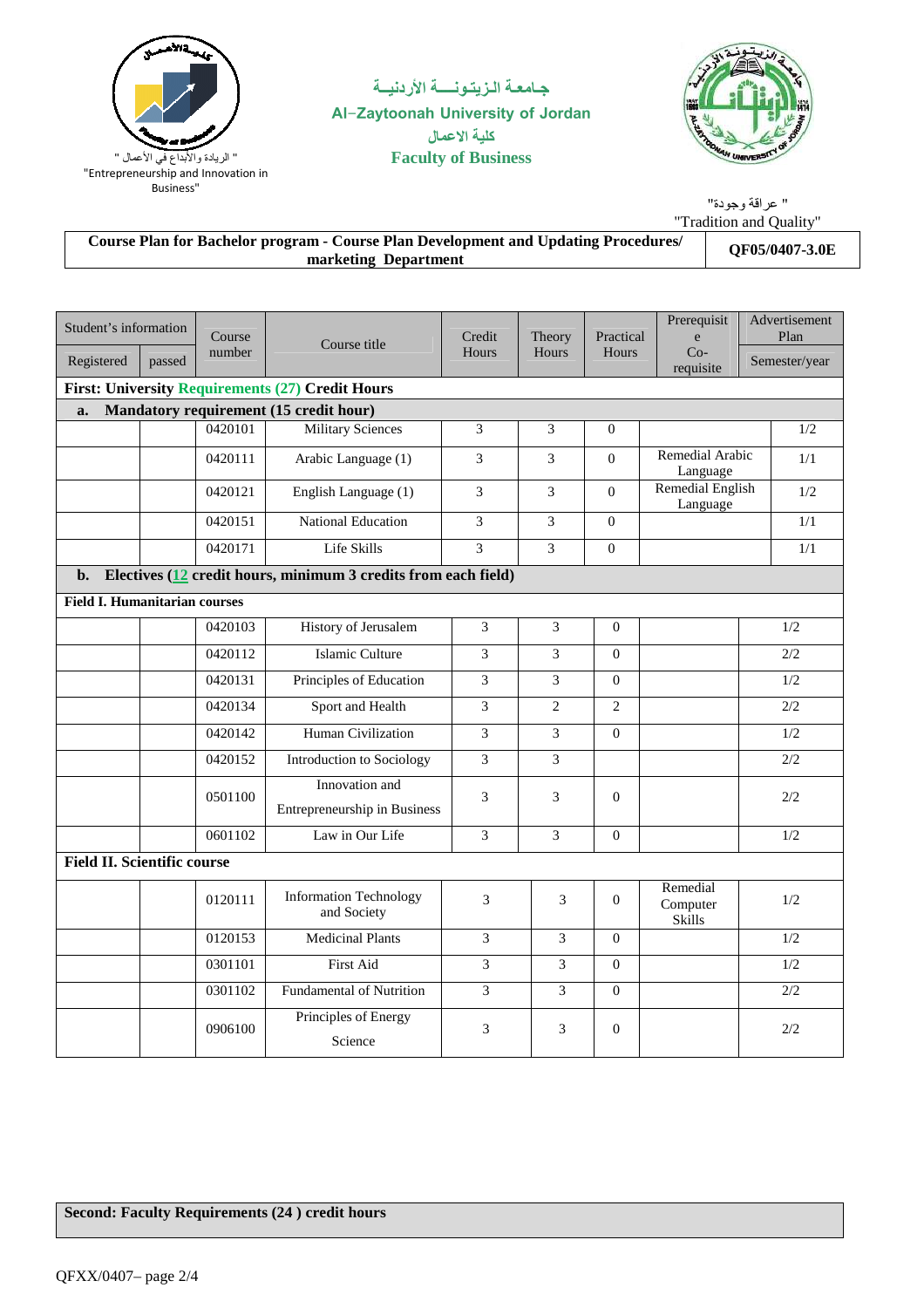

### جـامعــة الـزيتــونـــــة الأردنيــة **Al-Zaytoonah University of Jordan** كلية الاعمال **Faculty of Business**



" عراقة وجودة" "Tradition and Quality"

|                          | <b>Course Plan for Bachelor program - Course Plan Development and Updating Procedures/</b><br>QF05/0407-3.0E<br>marketing Department |                    |                                                            |                             |                 |                    |                                             |                                          |     |                           |  |     |
|--------------------------|--------------------------------------------------------------------------------------------------------------------------------------|--------------------|------------------------------------------------------------|-----------------------------|-----------------|--------------------|---------------------------------------------|------------------------------------------|-----|---------------------------|--|-----|
| Student's<br>information |                                                                                                                                      | Course<br>number   | Course title                                               | Credit<br>Hours             | Theory<br>Hours | Practical<br>Hours |                                             | Prerequisite<br>Co-requisite             |     | Advertise<br>ment<br>Plan |  |     |
| Registered               | passe<br>d                                                                                                                           |                    |                                                            |                             |                 |                    |                                             |                                          |     | Semester/<br>year         |  |     |
|                          |                                                                                                                                      | 0501110            | Principles of Management (1)                               | 3                           | 3               | $\boldsymbol{0}$   | $- - - -$                                   |                                          |     | 1/1                       |  |     |
|                          |                                                                                                                                      | 0502110            | Principles of Accounting (1)                               | 3                           | 3               | $\boldsymbol{0}$   |                                             | ----                                     |     |                           |  | 1/1 |
|                          |                                                                                                                                      | 0520211            | Macroeconomics                                             | $\ensuremath{\mathfrak{Z}}$ | 3               | $\boldsymbol{0}$   | ----                                        |                                          | 2/1 |                           |  |     |
|                          |                                                                                                                                      | 0504110            | Principles of Marketing                                    | 3                           | 3               | $\boldsymbol{0}$   | ----------                                  |                                          | 1/1 |                           |  |     |
|                          |                                                                                                                                      | 0520130            | <b>Business Statistics</b>                                 | 3                           | 3               | $\boldsymbol{0}$   | ----                                        |                                          | 1/2 |                           |  |     |
|                          |                                                                                                                                      | 0520221            |                                                            |                             |                 |                    | ----                                        |                                          | 2/2 |                           |  |     |
|                          |                                                                                                                                      | 0506100            | Microeconomics<br>Introduction to Management               | 3                           | 3               | $\mathbf{0}$       |                                             |                                          |     |                           |  |     |
|                          |                                                                                                                                      |                    | <b>Information Systems</b>                                 | 3                           | 3               | $\mathbf{0}$       |                                             | ----                                     | 1/2 |                           |  |     |
|                          |                                                                                                                                      | 0520151            | <b>Business Mathematics</b>                                | 3                           | 3               | $\mathbf{0}$       |                                             | ----                                     | 1/2 |                           |  |     |
|                          |                                                                                                                                      |                    | Third: Major requirements (81)credit hours                 |                             |                 |                    |                                             |                                          |     |                           |  |     |
| a.                       |                                                                                                                                      |                    | Mandatory Major requirements (60) credit hours             |                             |                 |                    |                                             |                                          |     |                           |  |     |
|                          |                                                                                                                                      | 0504121            | <b>Marketing Management</b>                                | 3                           | 3               | $\boldsymbol{0}$   |                                             | <b>Principles of Marketing</b>           |     | 2/1                       |  |     |
|                          |                                                                                                                                      | 0504116            | Sales Management                                           | 3                           | 3               | $\mathbf{0}$       |                                             | <b>Principles of Marketing</b>           |     | 2/1                       |  |     |
|                          |                                                                                                                                      | 0504115            | <b>Marketing Communications</b>                            | 3                           | 3               | $\theta$           |                                             | Marketing management                     |     | 2/1                       |  |     |
|                          |                                                                                                                                      | 0504214            | Distribution Management                                    | 3                           | 3               | $\mathbf{0}$       | Marketing management                        |                                          |     | 2/1                       |  |     |
|                          |                                                                                                                                      | 0504242            | <b>Industrial Marketing</b>                                | 3                           | 3               | $\theta$           | Marketing management                        |                                          |     | $2/1$                     |  |     |
|                          |                                                                                                                                      | 0504241            | Marketing of services                                      | 3                           | 3               | $\theta$           | Marketing management                        |                                          |     | $2/2\,$                   |  |     |
|                          |                                                                                                                                      | 0504243            | Marketing of Banking                                       | 3                           | 3               | $\theta$           | <b>Principles of Marketing</b>              |                                          |     | $2/2\,$                   |  |     |
|                          |                                                                                                                                      | 0504322            | Marketing Research                                         | 3                           | 3               | $\theta$           | Marketing management                        |                                          |     | 1/3                       |  |     |
|                          |                                                                                                                                      | 0504312            | <b>Consumer Behavior</b>                                   | $\overline{\mathbf{3}}$     | 3               | $\mathbf{0}$       | Marketing management                        |                                          |     | 3/1                       |  |     |
|                          |                                                                                                                                      | 0504327            | Quantitative Methods in<br>marketing                       | 3                           | 3               | $\mathbf{0}$       | <b>Business Mathematics</b>                 |                                          |     | 3/2                       |  |     |
|                          |                                                                                                                                      | 0504351            | <b>Computer Applications in</b><br>Marketing               | 3                           | 3               | $\mathbf{0}$       | Introduction to (MIS)                       |                                          |     | 3/2                       |  |     |
|                          |                                                                                                                                      | 0504333            | <b>Practical Applications in</b><br>Advertising            | 3                           | 3               | $\mathbf{0}$       | Marketing management                        |                                          |     | 3/2                       |  |     |
|                          |                                                                                                                                      | 0504334            | <b>Customer Relationship</b><br>Management                 | 3                           | $\mathfrak{Z}$  | $\mathbf{0}$       | Marketing management                        |                                          |     | $3/2\,$                   |  |     |
|                          |                                                                                                                                      | 0504325            | <b>International Marketing</b><br>(English)                | 3                           | 3               | $\Omega$           | <b>Principles of Marketing</b><br>(English) |                                          |     | 3/2                       |  |     |
|                          |                                                                                                                                      | 0504431            | E-Marketing                                                | 3                           | 3               | $\mathbf{0}$       | Marketing                                   |                                          |     | 4/1                       |  |     |
|                          |                                                                                                                                      |                    |                                                            |                             | $\overline{3}$  | $\overline{0}$     |                                             | management<br>Marketing management       |     | 4/1                       |  |     |
|                          |                                                                                                                                      | 0504423<br>0504432 | <b>Marketing Strategies</b><br>Personal Selling and Direct | 3                           |                 |                    |                                             | <b>Principles of Marketing</b>           |     | 4/1                       |  |     |
|                          |                                                                                                                                      |                    | Marketing                                                  | $\sqrt{3}$                  | 3               | $\mathbf{0}$       |                                             |                                          |     |                           |  |     |
|                          |                                                                                                                                      | 0504413            | Product Development and pricing                            | 3                           | 3               | $\theta$           |                                             | Marketing management                     |     | 4/2                       |  |     |
|                          |                                                                                                                                      | 0504446            | <b>Field Training</b>                                      | 3                           | 3               | $\theta$           |                                             | Passing (90 Hours)                       |     | 4/4                       |  |     |
|                          |                                                                                                                                      | 0504447            | Graduation Project in marketing                            | 3                           | 3               | $\overline{0}$     |                                             | Marketing Research<br>Passing (90 Hours) |     | 4/4                       |  |     |
| b.                       |                                                                                                                                      |                    | Major supporting requirements (15-) credit hours           |                             |                 |                    |                                             |                                          |     |                           |  |     |
|                          |                                                                                                                                      | 0503210            |                                                            | 3                           | 3               | $\theta$           |                                             | Principles of accounting                 |     | $2/1$                     |  |     |